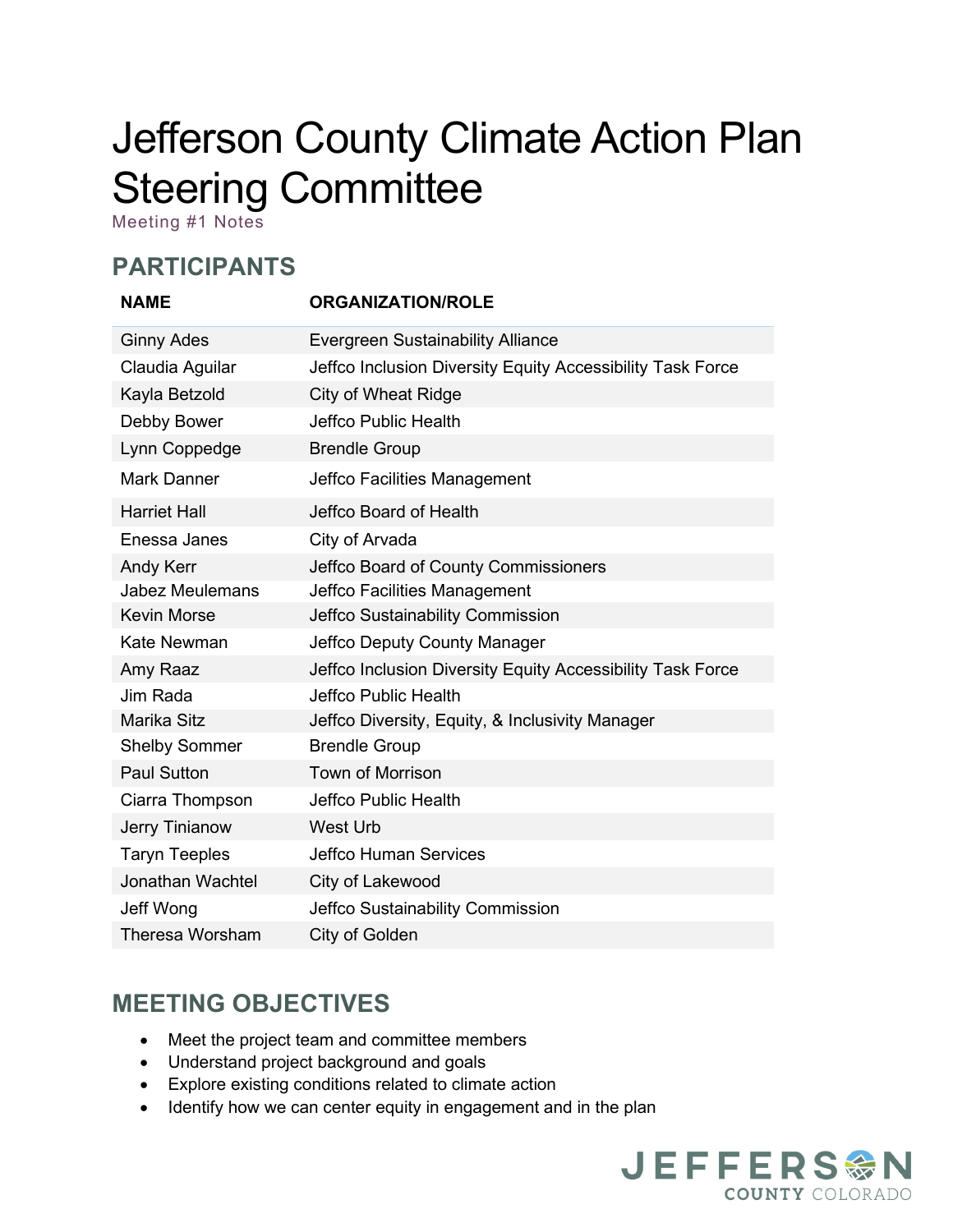### **AGENDA**

| <b>TIME</b>        | ITEM                       |
|--------------------|----------------------------|
| $3:30 - 3:45$ p.m. | Welcome & Introductions    |
| $3:45 - 4:05$ p.m. | <b>Project Orientation</b> |
| $4:05 - 4:35$ p.m. | <b>Our Start Line</b>      |
| $4:35 - 4:55$ p.m. | Our Equity Lens            |
| $4:55 - 5:00$ p.m. | <b>Next Steps</b>          |

#### **NOTES**

- 1. Welcome & Introductions
	- a. Today's Objectives
		- i. Meet the project team and committee members
		- ii. Understand project background and goals
		- iii. Explore existing conditions related to climate action
		- iv. Identify how we can center equity in engagement and in the plan
	- b. Group Introductions: Name, Pronouns, Role, Organization
		- i. Lynn Coppedge, Brendle Group, Project Manager
		- ii. Shelby Sommer, Brendle Group, Executive Project Manager
		- iii. Jerry Tinianow, WestUrb, Research Lead
		- iv. Jabez Meulemans, Jeffco, Sustainability Coordinator, County Staff project manager
		- v. Kate Newman, Jeffco, Deputy County Manager, Supports Sustainability **Commission**
		- vi. Mark Danner, Jeffco, Director of Facilities Management
		- vii. Jim Rada, Jeffco, Environmental Health Services Division Director, ensuring environmental justice and health equity are considered throughout this process
		- viii. Kevin Morse, Jeffco Sustainability Commission, Sustainability Commission Chair, C-PACE Capital Provider
		- ix. Jeff Wong, Jeffco Sustainability Commission, Sustainability Commission Member, former commission chair
		- x. Debby Bower, Jeffco Public Health Community Engagement Coordinator; leaving early to get to a community event
		- xi. Marika Sitz, Jefferson County, Diversity, Equity, and Inclusion Manager; gets to work across the county on equity issues
		- xii. Ciarra Thompson, Jeffco Public Health, Health Equity Coordinator; newer position (started in Sept 2021); bringing a health equity lens to the work we're doing
		- xiii. Taryn Teeples, Jeffco Human Services; Works with Head Start health, safety & nutrition services
		- xiv. Amy Sanchez Raaz, Jeffco Diversity Equity Accessibility Task Force; resident and works in Jeffco, very active in community

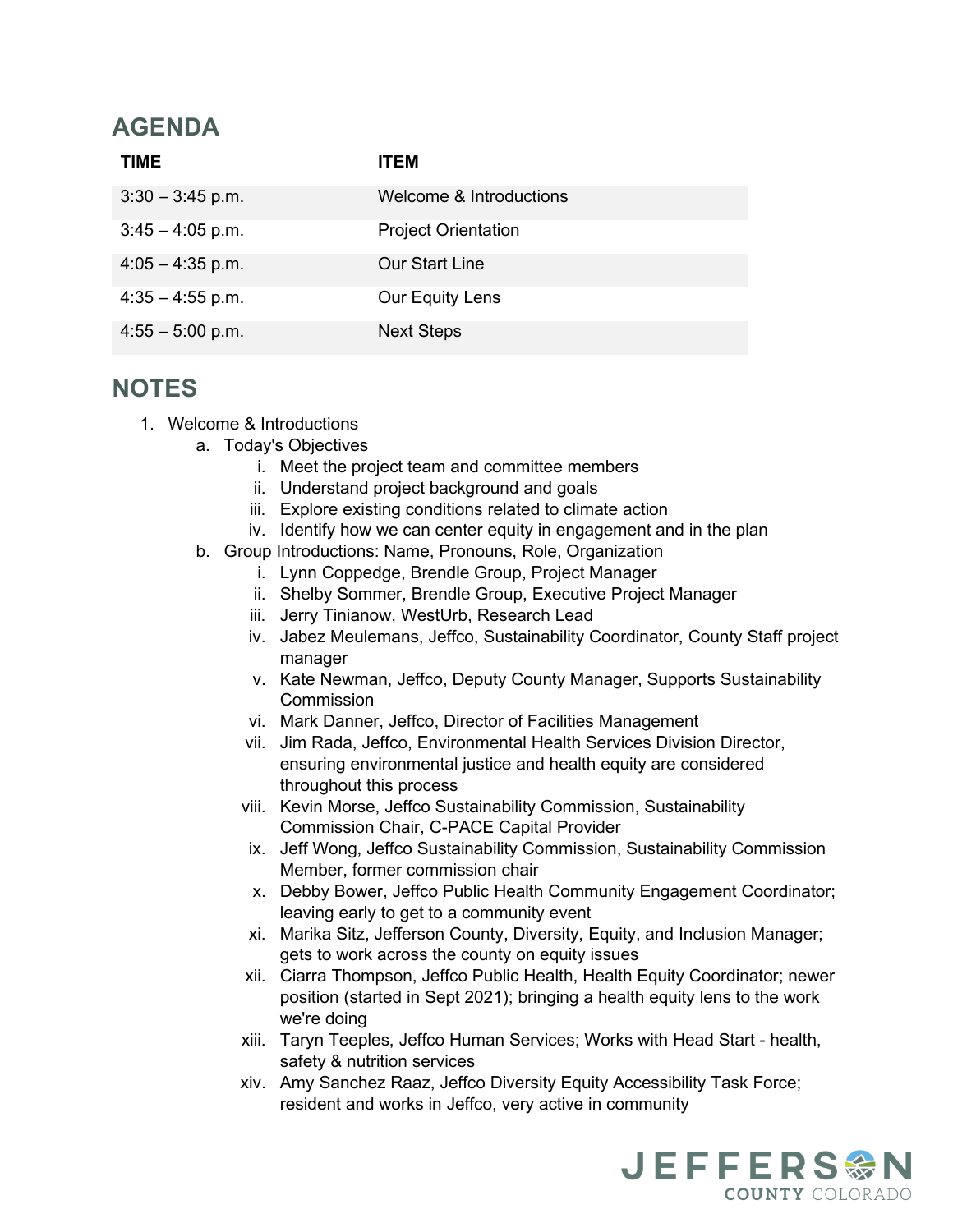- xv. Claudia Aguilar, Jeffco Diversity Equity Accessibility Task Force; lives in Jeffco, pastor of a church in Denver; has studied the intersection of faith and justice
- xvi. Harriet Hall, Jeffco Board of Health, Board of Health Member; retired CEO of Jefferson Center of Mental Health; also a member of the Arvada Sustainability Advisory Committee; cares about climate action from a grandmother perspective
- xvii. Andy Kerr, Jeffco Board of County Commissioners, County Commissioner; thrilled to be moving forward on the CAP, interested in leaving the world a better place for his children
- xviii. Jonathan Wachtel, City of Lakewood, Sustainability Manager; helped build the sustainability program starting in 2012; has watched the evolution of the sustainability movement; excited to see what can be done at the county level; thinking about the world that we'll be leaving his kiddos
- xix. Theresa Worsham, City of Golden, Sustainability Coordinator; has been with the city for 18 years - excited about the collaboration opportunity; dropping off early
- xx. Enessa Janes, City of Arvada, Previous Community Resilience Officer; Director of Vibrant Community Neighborhoods; PhD in climate related disasters
- xxi. Kayla Betzold, City of Wheat Ridge, Sustainability Coordinator; role created in 2020; manages Sustainable Wheat Ridge Committee
- xxii. Paul Sutton, Town of Morrison, Town Board, Faculty Geography & Environment at University of Denver, works with UN on indicators for Sustainable Development Goals, briefly worked with ICLEI and RAQC, looked into GHG inventories for towns, interested in reducing GHG emissions through local government
- xxiii. Ginny Ades, Evergreen Sustainability Alliance, President, Board of Directors; very active in getting the Jeffco sustainability commission going; active in encouraging sustainable behaviors in the Evergreen community; compost and community gardens programs; working on a business certification program; lots of opportunities to collaborate
- c. Activity results (see next page)

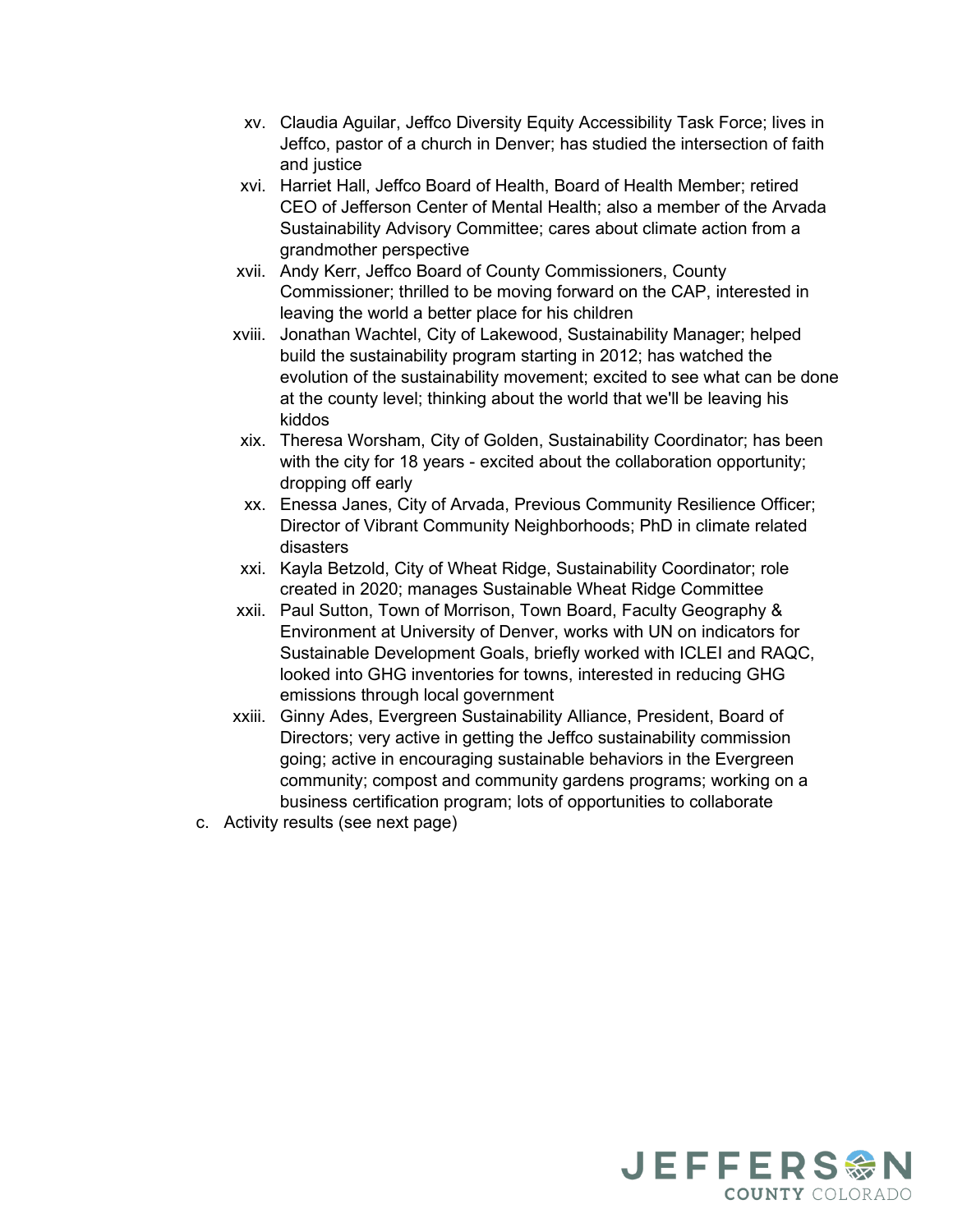## What perspectives are you bringing today?

JEFFERSON





Other







Work for other local gov't in Jeffco



Serve on a board/council/committee for a community within Jeffco

None of the Above

 $\Omega$ 

- i. Other responses
	- 1. Science-based perspective
	- 2. Parent
- 2. Project Orientation
	- a. Global climate change background
		- i. Atmosphere keeps the planet warm; concentration of GHG gasses is creating global warming
		- ii. Climate changes we're experiencing in CO include extreme heat, drought & wildfires, decreasing water availability, changes in precipitation timing
		- iii. These changes then create impacts across our society, economy, and environment
		- iv. If we continue as we have been, we can see a range of 7+ degrees Fahrenheit increase by the end of the century
		- v. Key definitions
			- 1. Mitigation efforts to reduce GHG emissions to lessen degree of future warming
			- 2. Adaptation (also referred to as resiliency) preparing now to reduce the severity of negative impacts
			- 3. Example cooling centers to help make sure that people who do not have a place to go can escape high heat
	- b. How we got here County Climate Action Plan (CAP)
		- i. Aug 2020- request to Board of County Commissioners (BCC) to develop a CAP
		- ii. Sept 2020 BCC resolution committing to climate action
		- iii. 2021 secured funding grassroots from Sustainability Commission fundraising - followed by procurement of consulting services
		- iv. Jan 2020 contracted with Brendle Group & West Urb for CAP
	- c. The County identified eight project goals, which does this group see as priorities?
		- i. Activity results (see next page)

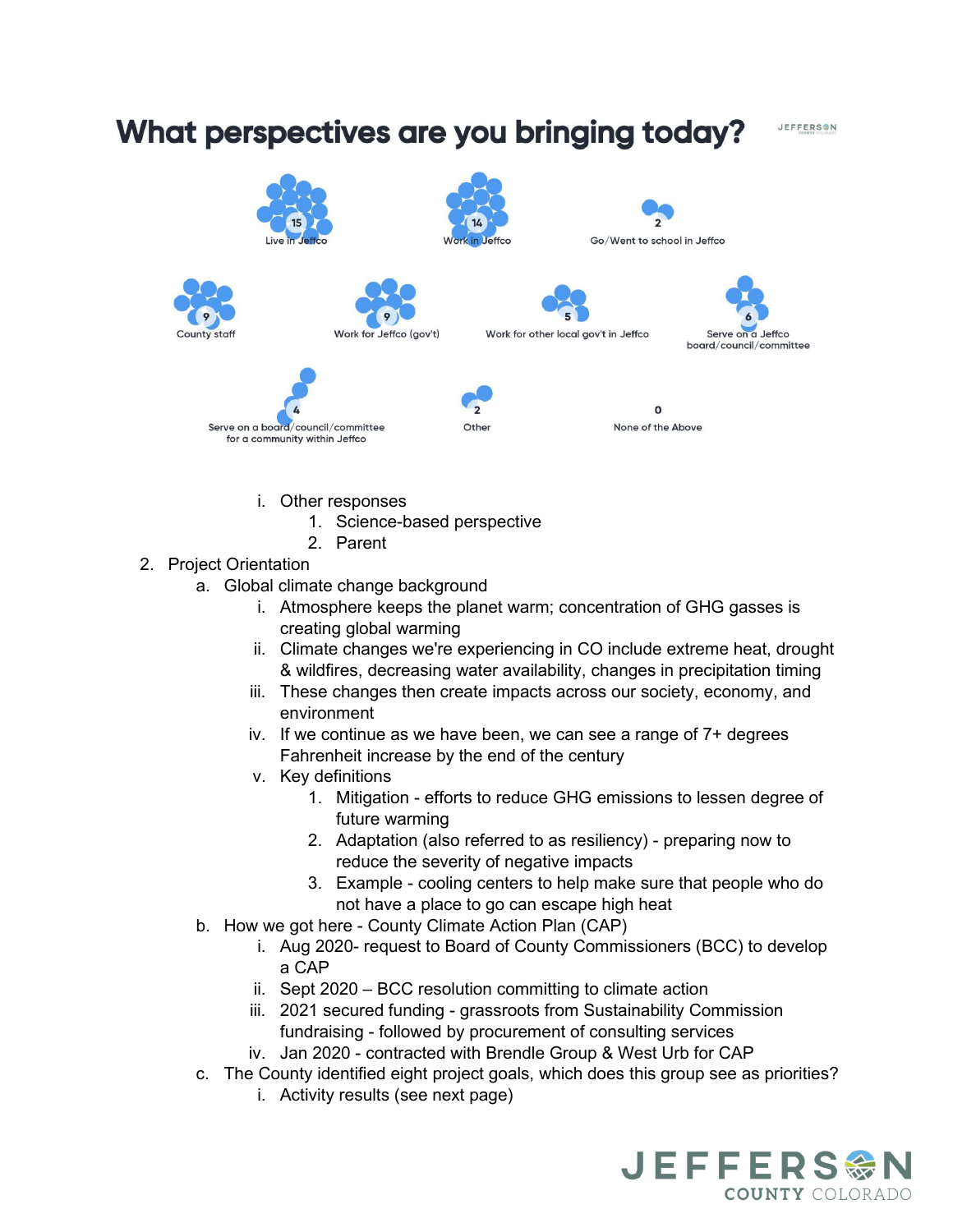## Which of these project goals do you see as top priority?



- 3. Our Start Line
	- a. Jeffco's GHG Emissions
		- i. Developed in coordination with ICLEI
		- ii. Emissions primarily come from Transportation, Electricity, Natural Gas, Propane, Kerosene
		- iii. Jeffco inventories included the entire county (full population)
		- iv. Growth in transportation emissions, declining electricity emissions
		- v. Business-As-Usual what is happening if we do nothing else to address emissions
		- vi. Adjusted Business-As-Usual emissions drop because energy providers are providing cleaner electricity; expect continued fuel efficiency standards
		- vii. Goal-setting context (will discuss goals in more detail at next meeting)
			- 1. Race to Zero science-based targets: about 60% reduction in absolute emissions
			- 2. State of CO GHG Emission Reduction Goals: starts with a 2005 baseline - 90% drop by 2050; state is not on track to meet its goals
		- viii. Looked at where state needs to go from 2019 and applied to Jeffco as an illustrative example of how the county could look at goals
			- 1. State has a way to go what is meant by that?
				- a. Reducing emissions, but not on track to meet 2025 goal yet
			- 2. How does that compare to science-based targets?
				- a. Those are even more aggressive, did not overlay on chart, but could moving forward if that is of interest
		- ix. How well does the County measure the GHG emissions

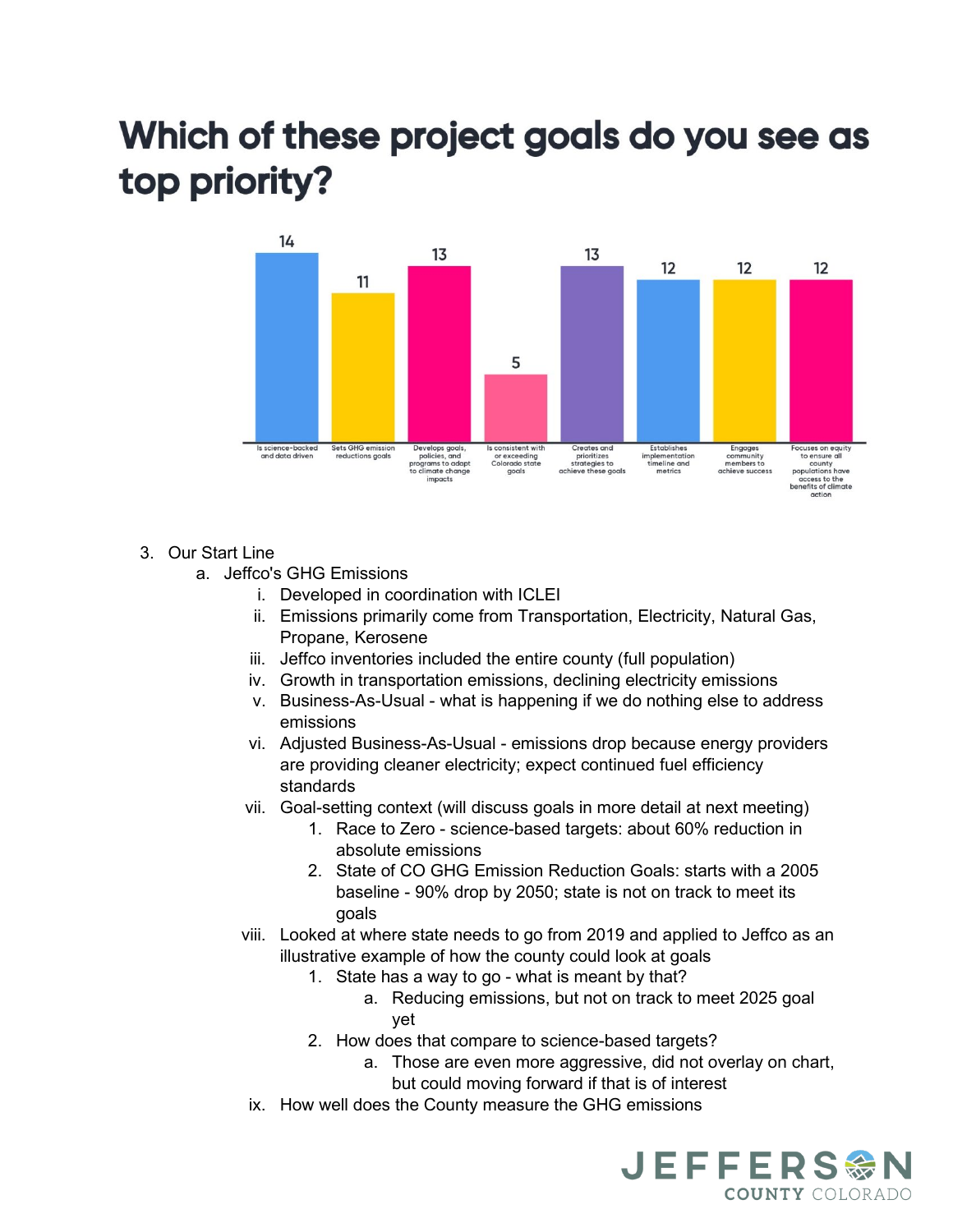- 1. Had ICLEI conduct this for the County
- 2. Based on actual data as available (e.g. utility providers); some is more of an estimate
- x. Activity results:

## How ambitious should Jeffco's climate goals be in comparison to the State's?



## For community staff, are you hoping to align your community's climate goals with this plan?



xi. Climate Exchange monthly state call - how other states are doing. Call is tomorrow (March 30) at 1 pm MDT. [https://climate-](https://climate-xchange.org/event/march-state-climate-policy-network-national-call-2022/)

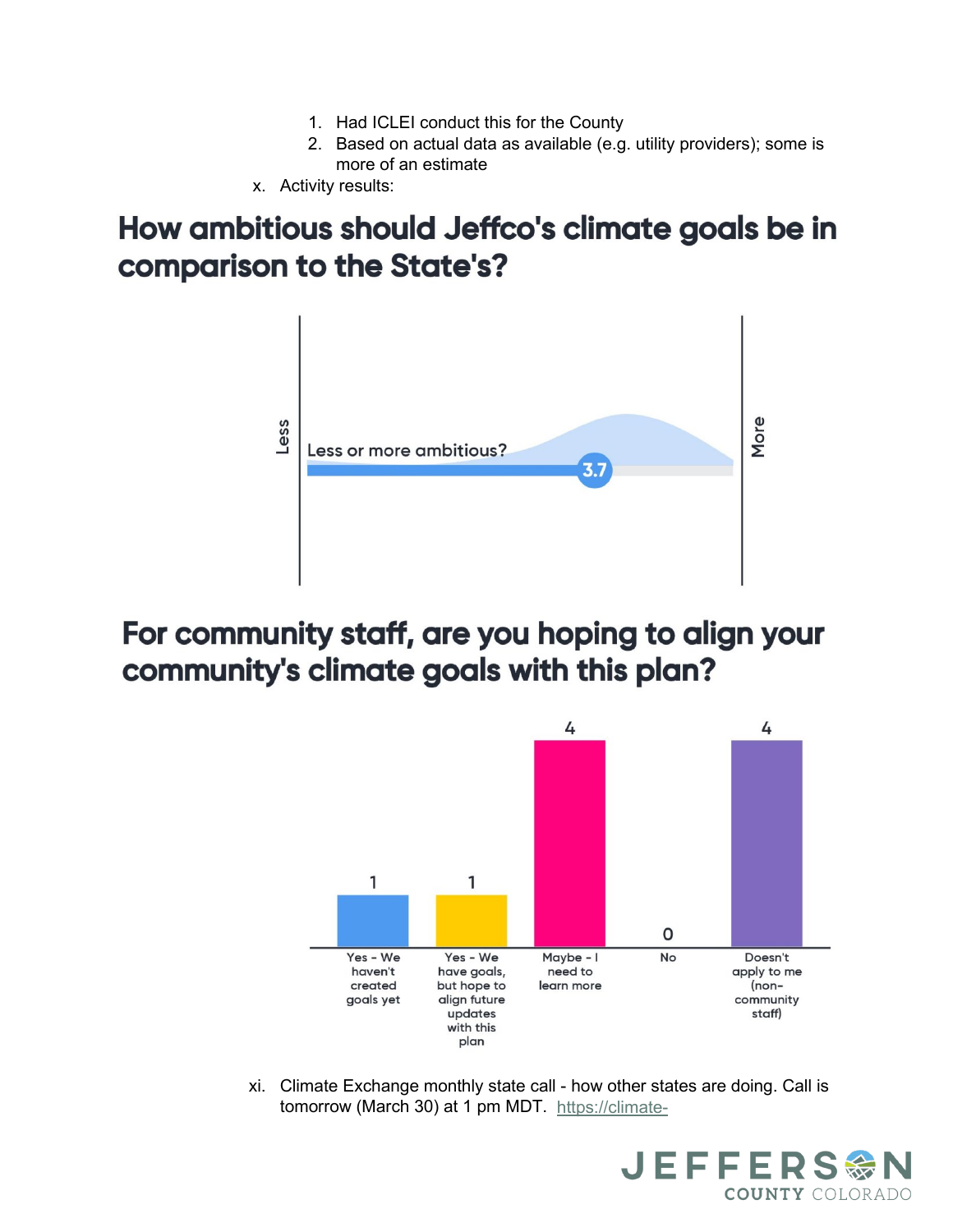[xchange.org/event/march-state-climate-policy-network-national-call-](https://climate-xchange.org/event/march-state-climate-policy-network-national-call-2022/)

[2022/.](https://climate-xchange.org/event/march-state-climate-policy-network-national-call-2022/) All are invited to listen in! About half of states do not have goals, many are not on track for 2025 or 2030 goals.

- b. Climate Change Resilience
	- i. Flooding and wildfire are the most frequent and devastating hazards
		- 1. A recommendation: if we incorporate an equity lens into our assessment of hazards, the highest impact climate hazards are likely to change
			- a. FEMA has calculated hazards as loss of property instead of loss of life
			- b. Extreme heat, drought, air quality will likely increase
- c. Climate Action Plan Sectors
	- i. All areas overlap and relate to some degree; not intending to exclude areas, but do need an organizing structure
	- ii. Counties have different/limited roles in some of these sectors; need to focus on what the county government can do in coordination with other partners/organizations
	- iii. Focusing on Climate Action, not all things sustainability
	- iv. Potential subtopics we welcome your ideas and suggestions if something is missing
- d. Anticipated Impacts by Sector
	- i. Left side of slide some of the sectors present greater emissions reduction potential than others - important for the emissions mitigation solutions
		- 1. Through the project we will do more detailed analysis
	- ii. Right side of the slide how much are each of the sectors are vulnerable to climate change impacts/hazards
	- iii. Emissions reduction potential of ecosystems low?
		- 1. In what areas does the county have greater or lesser control?
		- 2. Lots of potential of GHG emissions releases from pine beetle burn
- e. Related Countywide Efforts
	- i. Is the County looking at aligning with the Hazard Mitigation Plan or expanding on it?
		- 1. Lots of related plans; we're looking at all of them
		- 2. Many components in existing plans that we can leverage and further connect and amplify
- f. Examples of Related Community Plans
	- i. Lakewood is formally reporting to CDP; unsure if others are
	- ii. County sitting side by side with communities; opportunity to coordinate
	- and build on successes; not looking at telling what communities to do
- 4. Our Equity Lens
	- a. We're leaning on Colorado Health Department of Public Health & Environment's (CHDPE's) definition of climate equity
	- b. Activity results (see next page)

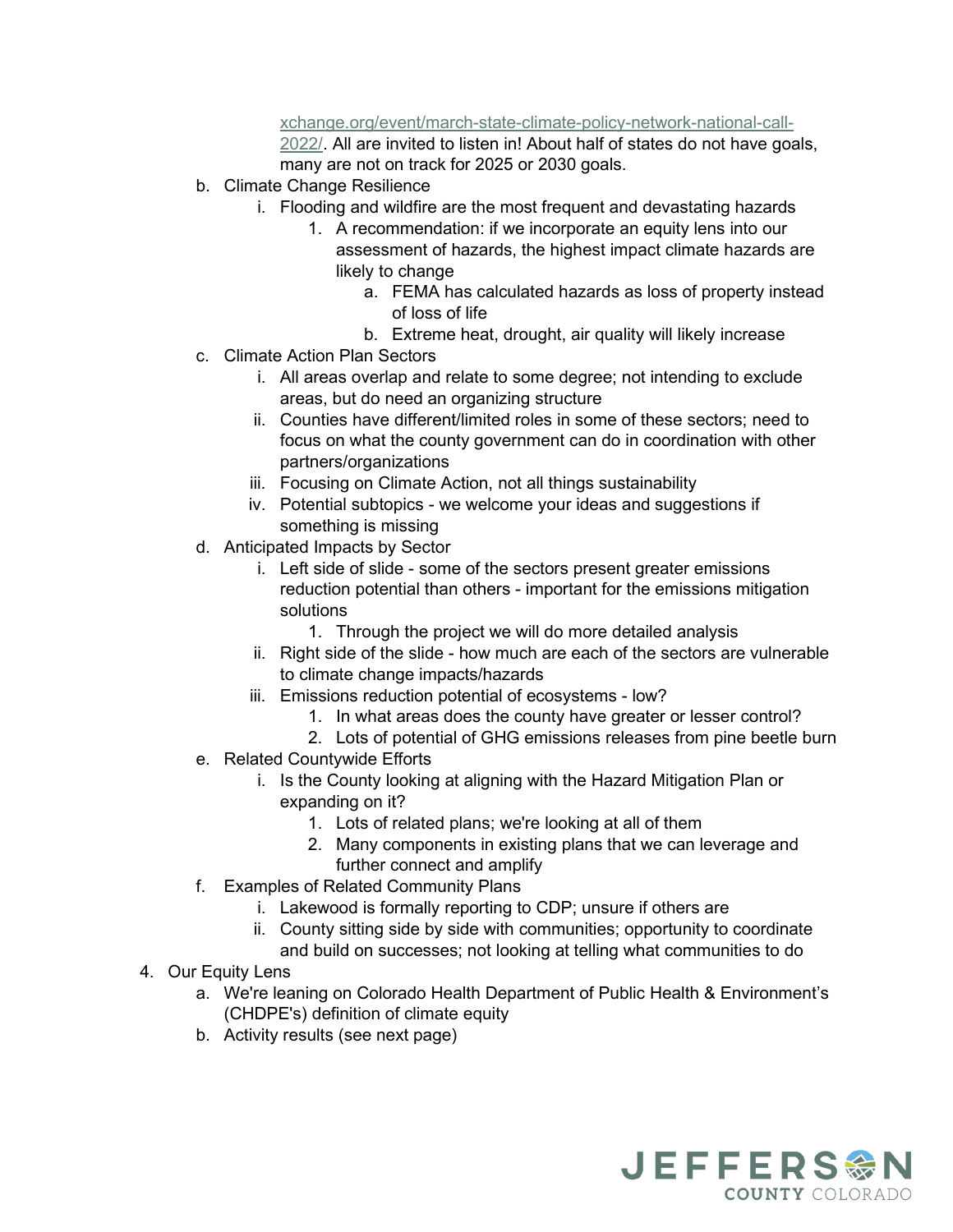### Which perspectives can you provide for this process based on personal or professional experience?

JEFFERS



- i. Clearly a gap in terms of Indigenous person perspectives
- ii. We'll use this to help us determine where our gaps are so we can focus engagement
- c. Other was to define which areas we should target efforts to for equitable climate action
	- i. Federal Justice40 Initiative
		- 1. Commits 40% of federal climate investments to disadvantaged communities (light blue shaded ones are disadvantaged per this tool/definition)
	- ii. CDPHE Climate Equity Framework
		- 1. Darker Census Block Groups may be most disproportionately impacted
- d. Activity results (see next page)

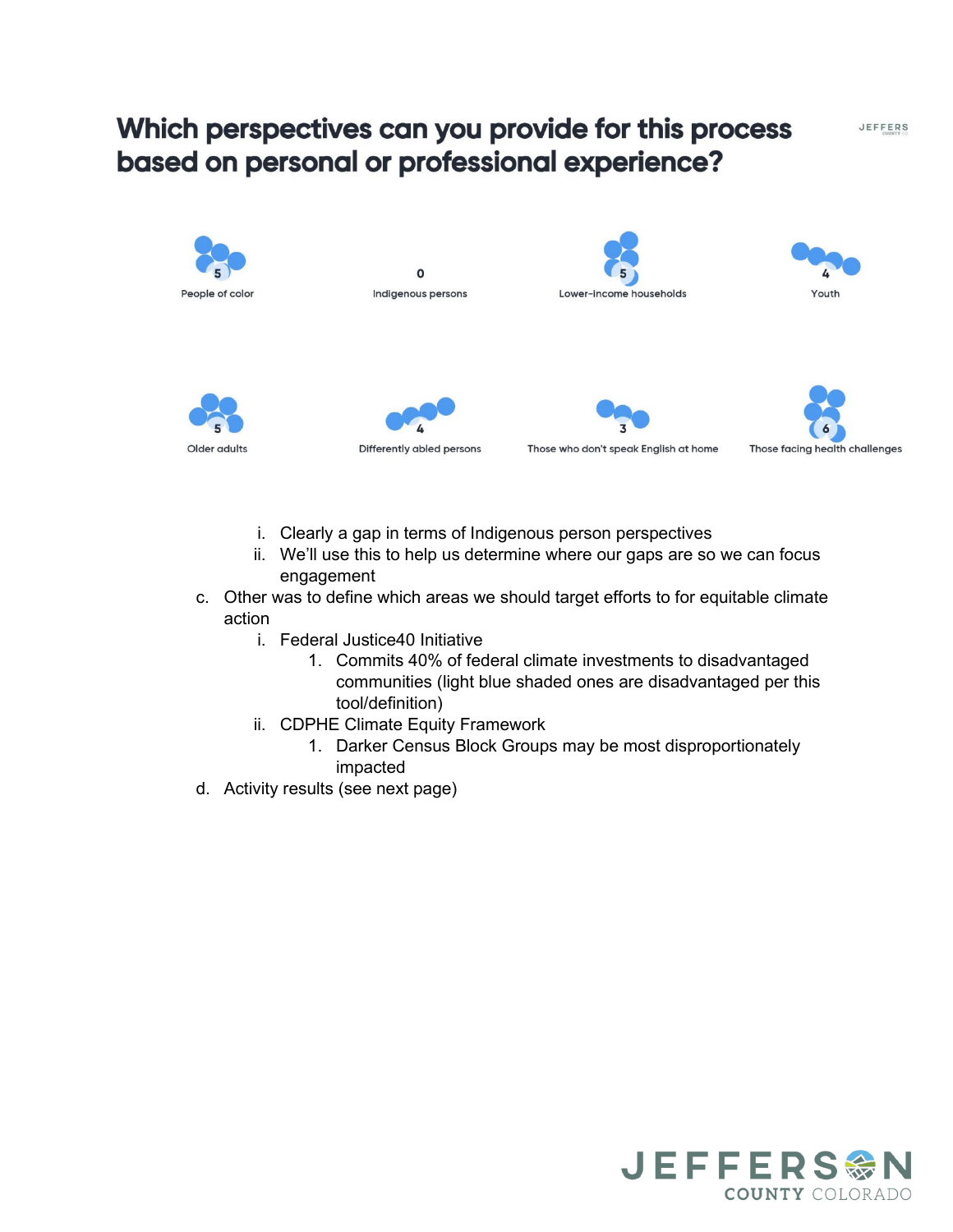## Which populations do we need to involve to reach our equitable engagement goals?



- i. Note that we will have youth representation at future meetings through Jeffco intern
- ii. Additions to list of populations we need to involve
	- 1. Renters
	- 2. Major employers
	- 3. Big truck owners
	- 4. Faith-based orgs
- e. Group Discussion: Equitable Engagement & Plan Outcomes
	- i. Paul want polluters to pay, those who pollute the most need to reduce the most
	- ii. Jonathan in the end, implementation is a different ballgame; if we don't translate this to the departments, decision-makers, etc. then all the intent and best efforts may fizzle; how do we make sure this isn't ignored
	- iii. Ginny would love to see funding as an outcome so that implementation in different communities doesn't rely on coming up with funds
	- iv. Claudia seems like she's the only Latine and person of color not employed by the county; need to include those most impacted in decision-making (including undocumented workers); Zoom calls are not going to work; opportunities to go to churches, large landscaping companies
	- v. Marika re-highlight point about hearing community feedback versus decision-making power; how to better represent communities in this space and not reinforce an inequitable hierarchy
	- vi. Jonathan big topics, connecting a ton of dots between science, land use, behavior change, etc. - lines aren't straight between topics; how to involve people at the big picture level versus very specific questions and targeted engagement; how to ask the right people the right questions